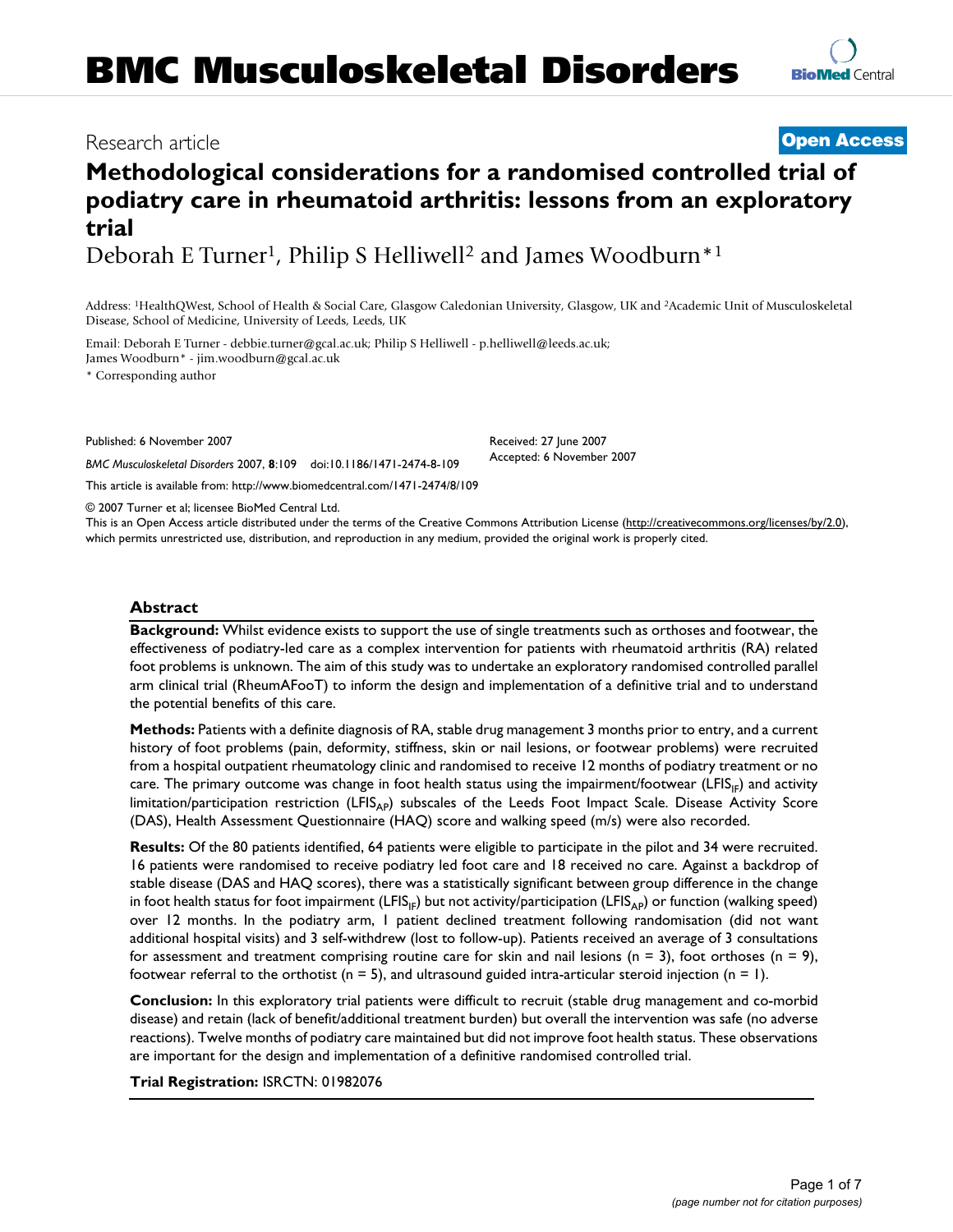## **Background**

Rheumatoid arthritis (RA) is a long-term inflammatory disease affecting about 1% of the population and is characterised by joint inflammation, progressive joint destruction and increasing functional disability [1]. Cross sectional studies in patients with established disease suggest that foot problems occur in around 80–90% of patients typically in the form of forefoot pain, stiffness, deformity, skin pressure lesions such as callosities and problems related to footwear fit and comfort [2,3]. In early disease (typically < 2 years), active joint disease leading to foot pain and altered joint function may be problematic in about one-third of patients [4,5]. Overall, the burden of foot disease in RA is substantial and impacts negatively on health-related quality of life [4,6].

Treatment for RA aims to decrease and control pain and stiffness, reduce or prevent cumulative joint damage, maximise physical function, and improve quality of life. Podiatrists are regarded as the expert on foot problems and are well placed to assess, advise and treat patients with RA [7]. Expert opinion and clinical practice guidelines suggest patients should be treated early in the disease with an emphasis on treating biomechanical problems using customised foot orthoses [7,8]. In established disease, typical podiatry interventions such as orthoses, specialist footwear, and debridement of callus aim to lessen foot pain and improve function [9-11]. However, podiatry services in UK rheumatology centres are scarce despite significant unmet demand [12,13]. Indeed, a recent survey indicated that unmet demand for chiropody or footwear was reported in almost half (46%) of RA patients, and this ranked the highest amongst requested services [13].

A recent systematic review suggests that RA patients are likely to benefit from foot orthoses and specialist footwear with little or no evidence of harm [14]. In contrast, scalpel debridement for painful plantar callosities provides only short term pain relief for approximately 7 days. The benefits and harm of foot surgery have not been established as no randomised controlled trials (RCTs) have been conducted [14]. In routine clinical practice the podiatrist may play an important role in the larger and more complex delivery of foot care for patients with RA [15,2]. The Medical Research Council (MRC) framework for evaluating complex interventions recommends a phased approach through a continuum of increasing evidence [17]. Since much of the pre-clinical work has already been reported and components of podiatry intervention are relatively well defined, the aim of this study was to conduct an exploratory (phase II) RCT (RheumA-FooT – Rheumatoid Arthritis Foot Trial) of podiatry-led foot care in RA patients with foot problems. The trial was designed to answer 2 specific questions; (1) what are the key methodological features for a pragmatic RCT to evaluate the effectiveness of podiatry-led foot care in RA patients with foot problems, and (2) how effective is this intervention?

## **Methods**

### *Ethical approval*

Leeds (West) Local Research Ethics Committee, Leeds UK (03/078) provided the ethical review and approval.

#### *Patient involvement*

A focus group was conducted with patients who had previously received podiatry care. Areas explored included their expectations and experiences of podiatry care in the local setting, as well as opinion on the mode and delivery of care, those providing care and alternative experiences including medical management, surgery and self-care. Specific input was sought for the study design and ethical implications, patient recruitment and involvement, and development and use of study materials including consent forms and information leaflets. Emerging themes and key issues were identified, documented and summarised in a debriefing session and the relevant findings incorporated into the phase II exploratory trial.

#### *Participants*

Participants were recruited to the study from the medical and nurse-led rheumatology outpatient clinics at a single secondary care centre (Leeds General Infirmary, Leeds, UK). Patients were identified from new referrals to the hospital podiatry service by clinicians. Patients were eligible for inclusion if they had a definite diagnosis of RA (satisfying the 1987 American Rheumatism Association revised criteria for RA [18]), were between 18–80 years of age, were able to read and write English and had a current history of foot problems with an impairment/footwear subscale (LFIS<sub>IF</sub>) score of ≥4 points on the Leeds Foot Impact Scale [19]. Patients were also required to have stable drug management in the 3 months prior to recruitment. Patients were excluded if they had received podiatry treatment within the last 3 months, had foot problems primarily related to other medical conditions such as diabetes mellitus and peripheral vascular disease, or had significant complications with their RA placing them at risk of foot ulceration or infection, especially those on biologic and other immunosuppressant therapy.

#### *Randomisation*

Random allocation was performed by the Central Randomisation Service based at the Northern and Yorkshire Clinical Trials and Research Unit. The allocation was conducted independently of the researcher undertaking the outcome assessments. Consultations for those patients randomised to receive podiatry were undertaken by clinicians blinded to the patient's inclusion in this study and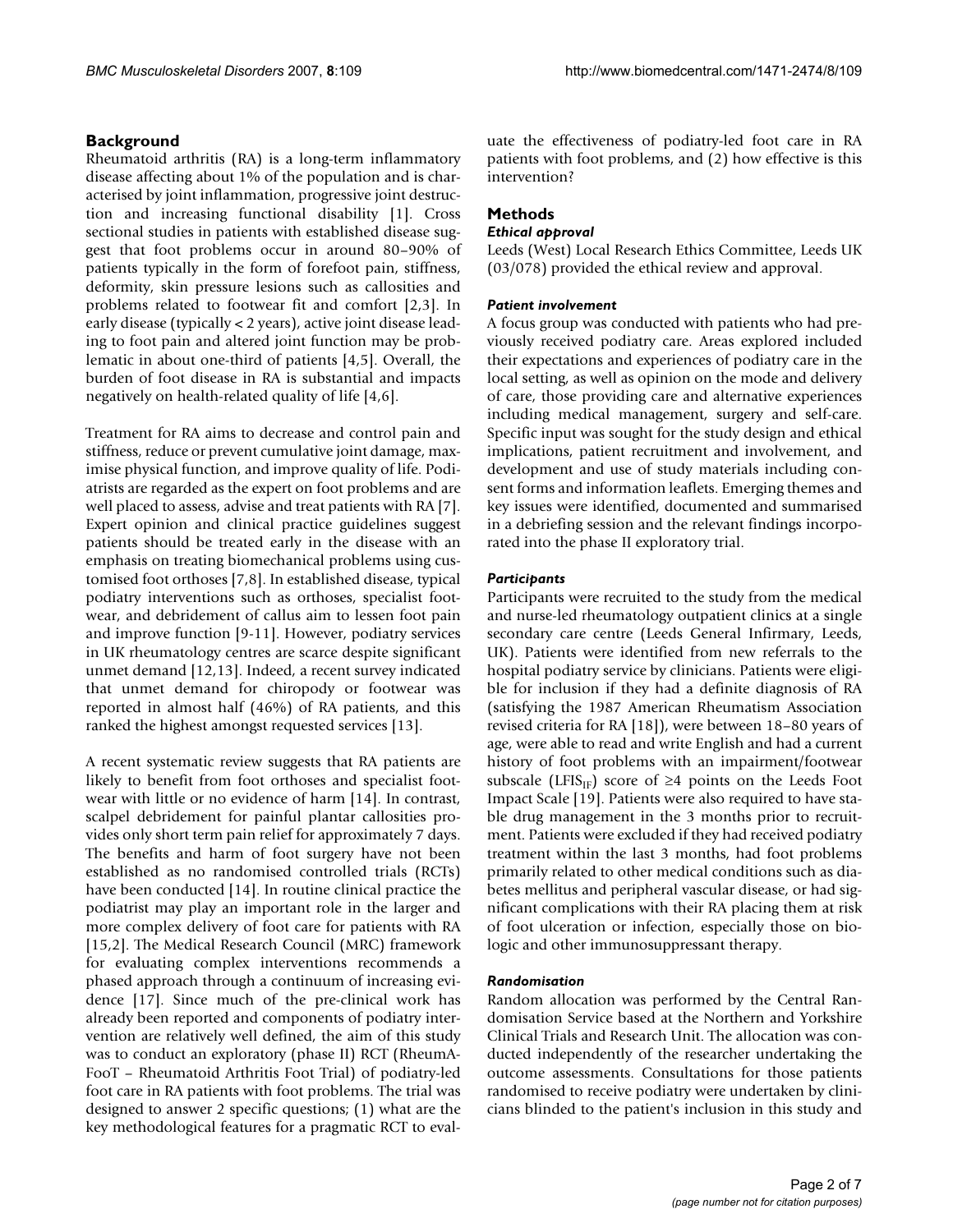patients were also instructed not to inform clinicians of their involvement.

### *Interventions*

The podiatry interventions were undertaken by a small team of podiatry staff working in rheumatology outpatients. The podiatrists were blinded to the patient's allocation to the intervention arm. Accordingly, the trial was a pragmatic evaluation of current care where patients were assessed, treated and followed-up according to need. Preclinical work showed that the podiatrists delivered individualised care comprising one or more treatments: foot health advice including disease information, treatment guidance and self-management strategies; prescription footwear therapy and foot orthotic interventions including customised and non-customised devices; palliative or surgical treatments for nail disorders; palliative care for non-ulcerated pressure-induced skin lesions including corns and callosities; and maintenance of optimal tissue viability for pre-ulcerative lesions and wound care management for ulcerative skin lesions. In some cases referrals were made to other diagnostic services and specialists including the rheumatologist, rheumatology nurse practitioner, orthopaedic surgeon, physiotherapist, occupational therapist and orthotist. In this unit one podiatrist working in a specialist role was trained to perform intraarticular corticosteroid injections. Patients randomised to the non-intervention arm did not receive foot care for the 12 month study period. Usual outpatient medical/nurseled care was maintained for both patient groups.

## *Outcomes*

The primary outcome was the  $LFIS_{IF}$  subscale of the Leeds Foot Impact Scale [19]. This was measured at 8, 4 and 0 weeks prior to treatment to establish a precise baseline measure and repeated at 3, 6, 9 and 12 months following the start of podiatry care. Secondary outcomes included the activity limitation/participation restriction subscale of the LFIS (LFIS<sub>AP</sub>), the Disease Activity Score (DAS) using 28 joint counts, the Stanford Health Assessment Questionnaire score (HAQ) for functional disability, and walking speed (a quantitative measure of global function). Demographics, disease characteristics and drug use were also recorded at baseline. The type and frequency of podiatry care along with adverse effects were also monitored in the podiatry intervention group.

## *Data analysis*

The outcome data was analysed using SPSS 13.0 for Windows. The main study outcomes were summarised as mean (SD) or median (interquartile range) depending on the distribution of the data. The preliminary evaluation of the relative effectiveness of the podiatry intervention was determined by comparing the change in primary outcome between baseline and 12 months. Those patients who did not receive the allocated intervention or were lost to follow-up were invited to receive an evaluation at 12 months. If they declined their last available data was used for analysis. The analysis was based on the Hodges-Lehman estimate of the median difference with 95% confidence interval based on a two-sided Mann-Whitney Utest.

# **Results**

## *Patient involvement*

Findings from the focus group showed that none of the patients had received information about the role of the podiatrist prior to referral. Expectations were described as low, neutral, hesitant or hopeful. Patients expected to receive nail care, treatment for hard skin or insoles based on their understanding of chiropody treatment. Threequarters of patients had found their treatment helpful. Those dissatisfied cited repeat use of ineffective treatments such as insoles and footwear and delay of other subsequently more effective treatments such as joint injections and orthopaedic foot surgery. Use of a non-intervention arm was universally supported when presented among other scenarios and 12 months was considered the optimum time to evaluate the effects of treatment. Some patients were aware that podiatry services were not widely available in rheumatology clinics. Patients highlighted potential recruitment and follow-up problems, especially for patients in work, due to difficulties attending clinic for additional non-medical treatments, especially when expectations were low. The patients contributed to the successful development of trial information including, for example, the patient information leaflet.

## *Trial Profile*

Eighty patients attending rheumatology outpatient clinics were identified as potential participants. Twenty-nine patients refused to participate, 6 patients did not meet the inclusion criteria and one patient who required urgent treatment for a foot ulcer was ineligible (Figure 1). Thirtyfour patients were randomly allocated to the podiatry intervention ( $n = 16$ ) and no podiatry intervention ( $n =$ 18) groups. In the podiatry group, 15 patients received the allocated treatment and one declined immediately following allocation. In the no podiatry intervention group, 16 patients received the allocated intervention, 1 patient declined immediately following allocation and 1 patient withdrew. Numbers lost to follow up were 3 for the podiatry and 4 for the no podiatry intervention groups.

## *Demographic and clinical characteristics*

The baseline characteristics of the patients by allocation are shown in Table 1. Patients in the podiatry intervention arm were younger and had a shorter disease duration, lower disease activity and less functional disability but differed significantly only in terms of age ( $p = 0.03$ ). Patients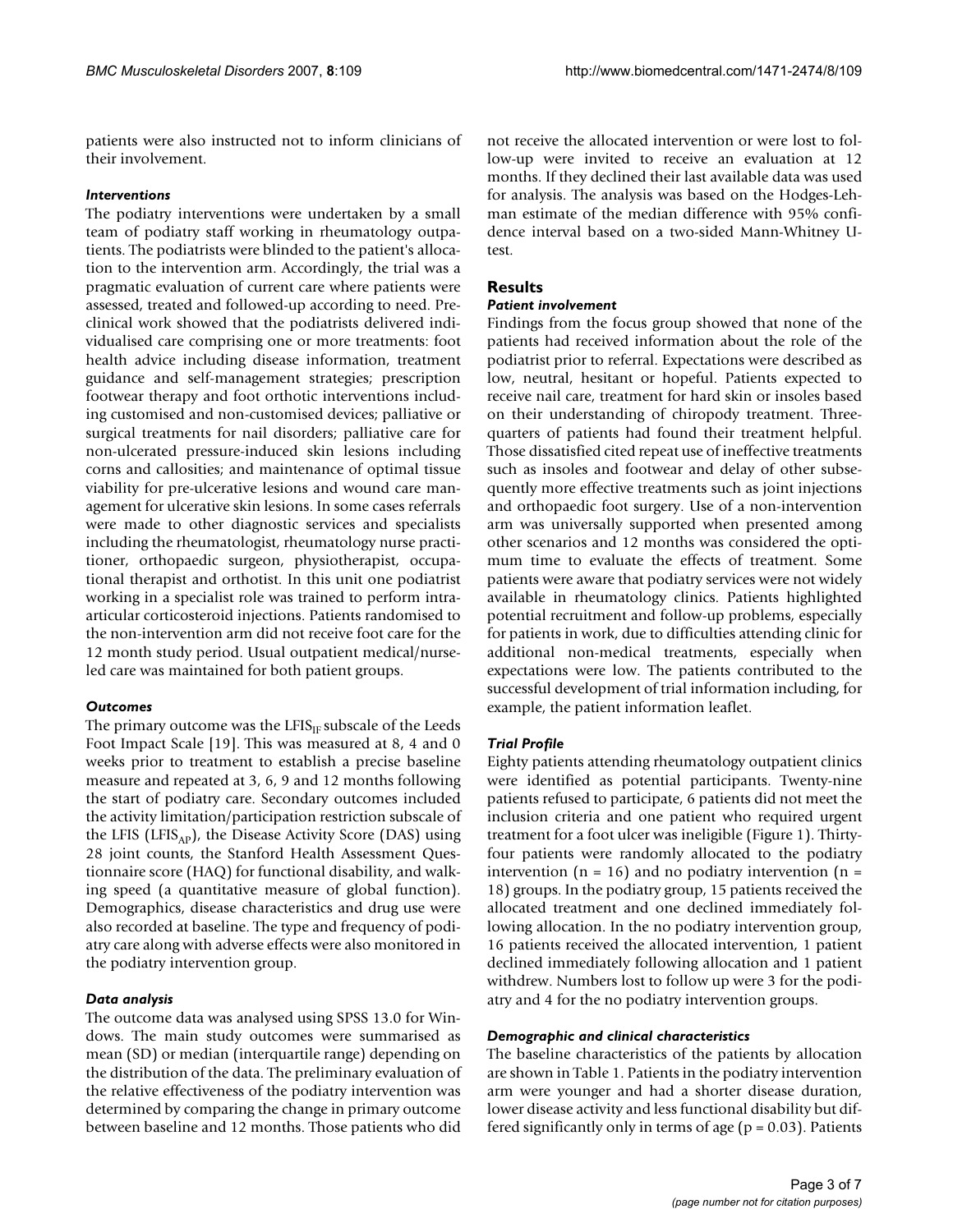

were well matched for pharmacological management profiles. Foot pain on the LFIS subscale was similar but the podiatry group experienced less foot-related disability and walked faster although none of these baseline scores were significantly different.

#### *Primary outcome*

There was a statistically significant between-group difference in the primary outcome (Table 2). However there was no change from the baseline score in the podiatry intervention group and a small deterioration in foot impairment in the no podiatry group. Overall the effect size was small and clinically unimportant.

#### *Secondary outcomes*

The LFIS $_{AP}$  scores showed no change in both groups over the 12 month study period (Table 2). Over the course of 12 months patients in both arms of the trial had stable disease and no deterioration in functional disability as evidenced by the DAS and HAQ scores respectively. Similarly, walking speed was unchanged and no between group differences were detected.

#### *Podiatry treatment*

The podiatry treatment records were not available for 1 patient. Three patients were assessed but no treatment provided within the 12 months. Of these one was referred back to the clinical nurse specialist in disease flare and a second referred directly to the orthotist for orthoses and footwear and to primary care for basic podiatry foot care. Five patients received custom orthoses from the podiatrist and were referred to the orthotist for specialist footwear. Of these, 3/5 received one additional care episode comprising ultrasound-guided intra-articular corticosteroid injection to the talonavicular joint, callus debridement, and in-growing toenail care. Six patients received either a simple insole  $(n = 1)$  or a custom orthosis  $(n = 5)$  as a single intervention. There was no evidence of any adverse reactions or side-effects to any of the interventions provided. Only 3 received routine follow-up. Of the 9 patients treated more than once in the 12 month study period only 1 had continuous care.

### **Discussion**

We undertook RheumAFooT as an exploratory phase II trial of podiatry care for patients with RA. Important information was gathered to inform the design and implementation of a definitive RCT. By controlling for potentially significant confounders on the main outcome, particularly pharmacological management and co-morbidity, we encountered recruitment problems. The pragmatic design revealed important problems for, (1) defining the start of treatment, (2) variation in delivery of treatment and (3) use of other medical and allied health services. However, involving a patient focus group beneficially facilitated the design and implementation of the trial especially with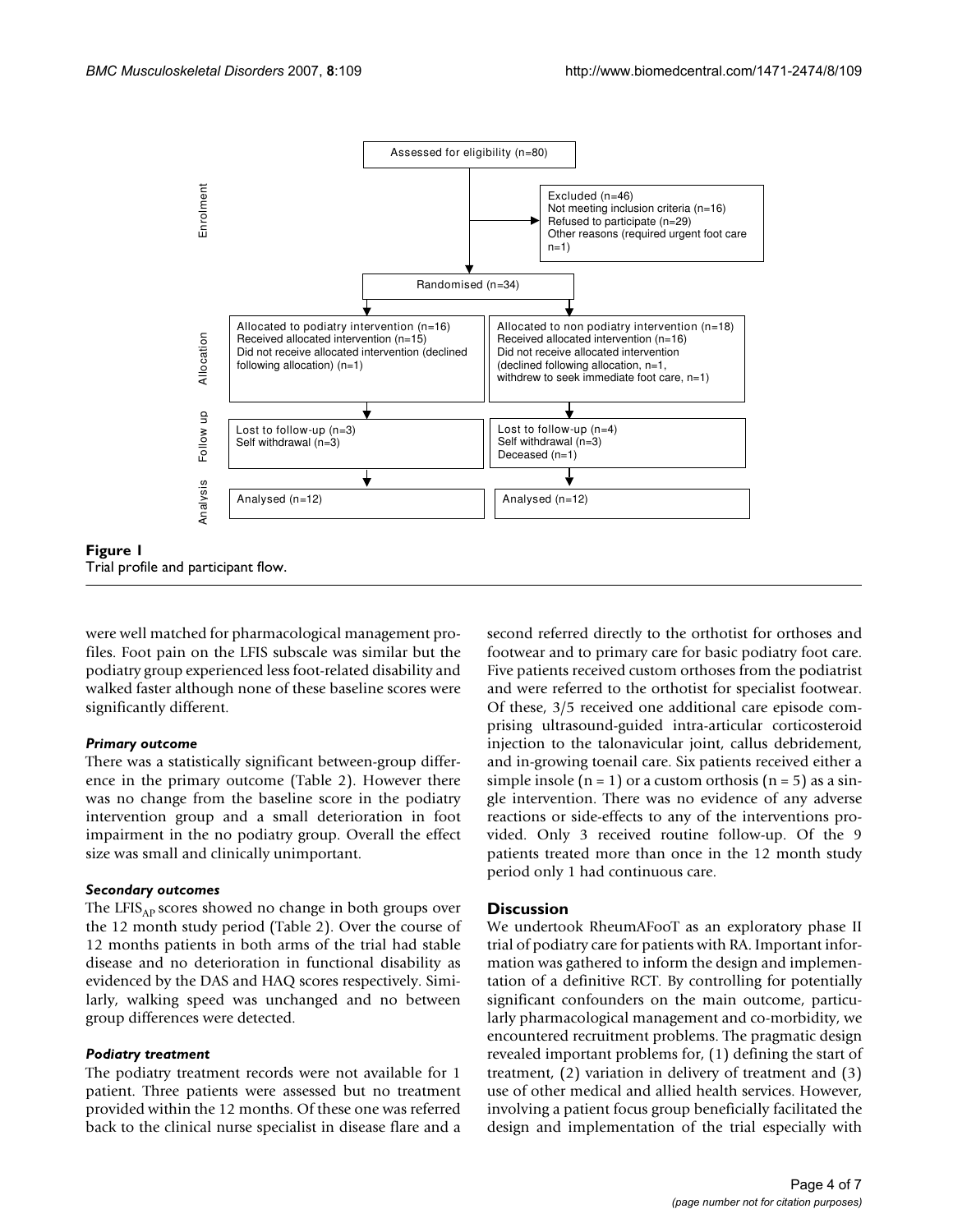| Table 1: Baseline characteristics of patients by allocation |  |
|-------------------------------------------------------------|--|
|-------------------------------------------------------------|--|

| Demographics and disease<br>characteristics     | No<br>intervention | <b>Podiatry</b>  |  |  |  |
|-------------------------------------------------|--------------------|------------------|--|--|--|
| N                                               | 18                 | 16               |  |  |  |
| Female: n (%)                                   | I3 (72%)           | 12 (75%)         |  |  |  |
| Age: years (SD)                                 | 64.6 (12.1)        | 56.8 (10.2)      |  |  |  |
| Disease duration: years (SD)                    | 16.7(10.1)         | 14.1(11.9)       |  |  |  |
| DAS (0-10): median score (IQR)                  | 4.3(3.5,5.2)       | 3.7(3.1, 4.2)    |  |  |  |
| HAQ score (0-3): median score<br>(IQR)          | 1.04(0.48, 1.71)   | 0.75(0.63, 1.13) |  |  |  |
| BMI: median score (IQR)                         | 27.0 (22.6,32.3)   | 27.0 (24.8,30.5) |  |  |  |
| Pharmacological<br>management                   |                    |                  |  |  |  |
| Analgesics: n (%)                               | 8 (44%)            | 6(38%)           |  |  |  |
| NSAIDs: n (%)                                   | 9(50%)             | 8(50%)           |  |  |  |
| DMARDs: n (%)                                   | 12 (67%)           | 14 (88%)         |  |  |  |
| Biologic agent: n (%)                           | 2(11%)             | 1(6%)            |  |  |  |
| Corticosteroid: n (%)                           | 5 (28%)            | 4 (25%)          |  |  |  |
| Other: $n$ $%$                                  | 2(11%)             | 2(13%)           |  |  |  |
| <b>Foot disease</b>                             |                    |                  |  |  |  |
| LFIS <sub>IE</sub> (0–21): median score (IQR)   | 13(12,14)          | 15(12,16)        |  |  |  |
| LFIS <sub>AP</sub> (0-30) median score<br>(IQR) | 21 (16,26)         | 17(15,24)        |  |  |  |
| <b>Function</b>                                 |                    |                  |  |  |  |
| Walking speed (m/s): median<br>score (IQR)      | 0.70 (0.40,1.09)   | 0.88(0.76, 1.00) |  |  |  |

DAS, Disease Activity Score; HAQ, Health Assessment

Questionnaire; BMI, Body Mass Index; NSAIDs, Non-Steroidal Anti Inflammatory Drugs; DMARDs, Disease Modifying Anti-Rheumatic Drugs, LFIS, Leeds Foot Impairment Score (IF, Impairment/footwear subscale, AP, Activity limitation/participation restriction subscale). Values are presented as mean (standard deviation) or median (interquartile range).

regards to incorporating a non-intervention arm. Acknowledging the limitations of an exploratory trial, the findings suggest that podiatry-led foot care as a complex intervention maintains but does not improve foot related impairment or disability in patients with stable controlled disease. However, no treatment leads to a small deterioration in foot health related to impairment but not disability.

There were two main challenges to recruitment in this study-stable drug management and co-morbid disease. As with all rehabilitation strategies in RA, non-pharmacological interventions are adjunct to drug management. With such powerful effects on symptoms and disease activity such combinations pose a challenge for outcome evaluation, especially for a disease with natural variation in its presentation over months and years. On reflection, the criteria set here for no change in either drug type or dosage was too stringent. Moreover, choice of medication or dosage may be changed for reasons other than controlling the disease process-tolerance and side-effects for example. Additionally, the study was based in an outpatient clinic attached to an academic unit and as such close monitoring of patients may have led to more frequent intervention. For a definitive trial it would be important to gauge the level of drug monitoring and intervention in other secondary and primary care settings to help set more pragmatic exclusion rules. Alternatively the interaction with between pharmacological and non-pharmacological treatments and changes in disease severity could be handled by statistical analyses or minimised between groups although these are difficult to anticipate. How this problem is handled in other non-pharmacological trials in RA is not well documented.

Co-morbid disease excluded one fifth of patients approached for this study, the main reasons being diabetes mellitus and peripheral vascular disease. However, exclusion was not based on diagnosis alone and was lim-

|                           | Podiatry care $(n = 16)$ | No podiatry care $(n = 18)$ |                      |         |  |
|---------------------------|--------------------------|-----------------------------|----------------------|---------|--|
| Outcome                   | Change BL-12M            | Change BL-12M               | Difference (95% CI)* | p value |  |
| $LFIS_{IF} (0-21)$        | $0(-3,1)$                | (0,3)                       | 2(0 to 4)            | 0.035   |  |
| LFIS <sub>AP</sub> (0-30) | $0(-4,2)$                | $0(-2,1)$                   | $0$ (-2 to 3)        | 0.971   |  |
| DAS (0-10)                | 0.2(0,0.5)               | 0(0,0.8)                    | $0$ (-0.4 to 0.4)    | 0.791   |  |
| HAO (0-3)                 | 0(.0.03,0)               | 0(0,0.25)                   | $0$ (-0.12 to 0.33)  | 0.303   |  |

Walking speed (m/s) 0.01 (-0.01,0.07) -0.02 (-0.20,0.02) 0 (-0.1 to 0) 0.411

|  |  |  |  | Table 2: Change in primary and secondary outcomes between baseline and 12 months. |  |  |  |
|--|--|--|--|-----------------------------------------------------------------------------------|--|--|--|
|  |  |  |  |                                                                                   |  |  |  |

LFIS, Leeds Foot Impairment Score (IF, Impairment/footwear subscale, AP, Activity limitation/participation restriction subscale); DAS, Disease Activity Score; HAQ, Health Assessment Questionnaire; BL-12M, change in score between baseline and 12 months; CI, confidence interval. Values for the change in score from BL-12M are presented as the median (inter-quartile range). The between group difference in change scores was based on the Hodges-Lehman estimate of the median difference with 95% confidence interval based on a two-sided Mann-Whitney U-test.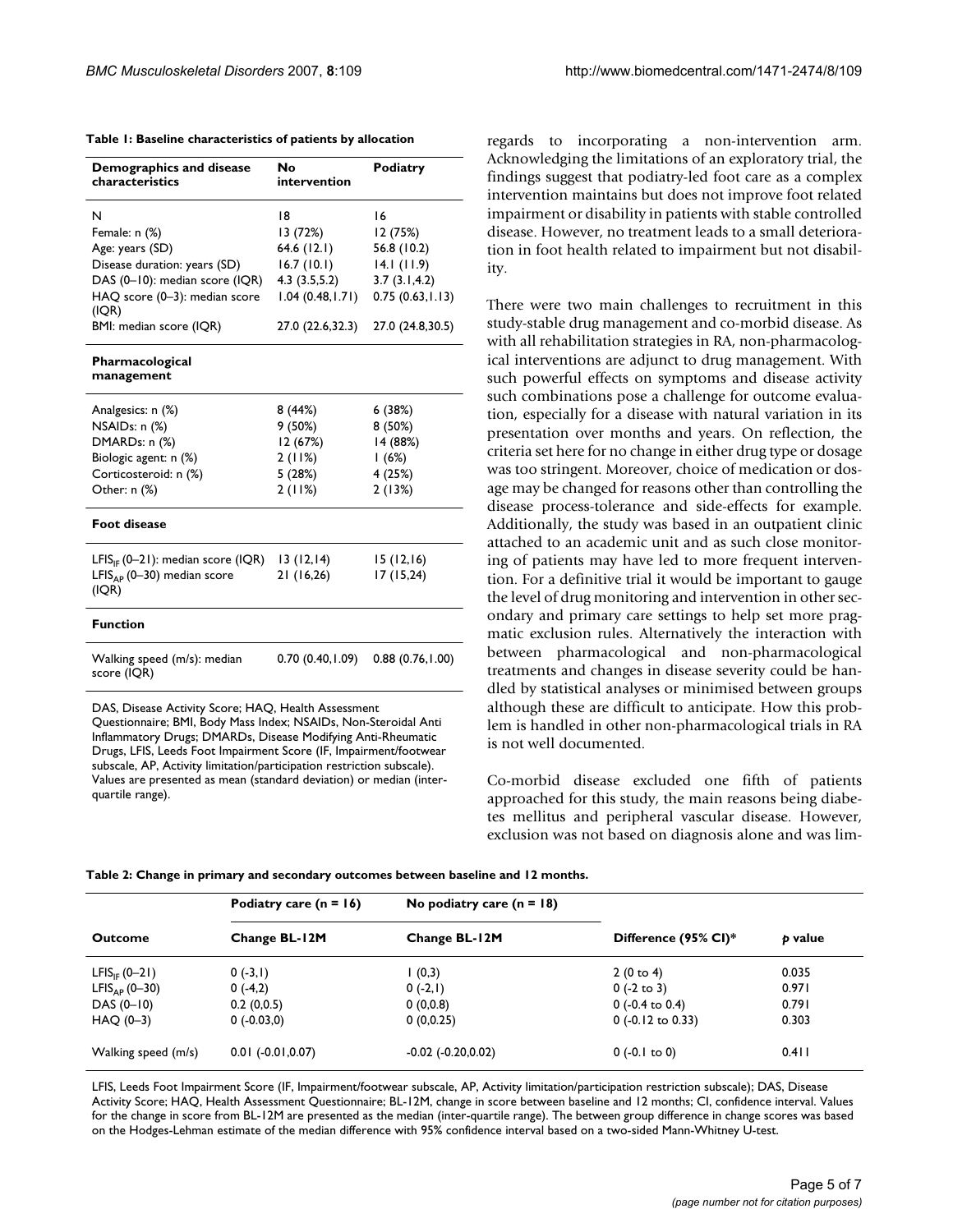ited to those who were at risk from developing footrelated complications, primarily infection and foot ulceration. In reality most of these patients were excluded as they were in receipt of foot care or assessment/advice in other specialist clinics such as the hospital diabetic foot clinic. Exclusion by co-morbid disease requires more precise definition in future trials and should look beyond diagnosis and towards related complications and secondary treatment.

We found that over one-third of patients refused to participate in the trial. Our main concern was the use of a nonintervention arm. However, additional visits to clinic (as raised in the patient focus group), lack of perceived understanding of role and the benefit/risks of podiatry care were the three most common reasons for refusal. Indeed only one patient declined following allocation to the nonintervention group to seek care and this was matched by one patient in the intervention arm who did not want additional hospital visits. Organisations such as the Arthritis Research Campaign provide leaflets specifically detailing foot problems and their treatment but availability in outpatient clinics and uptake is not known. These findings indicate that in a definitive trial, like any new or novel treatment, the potential benefits and hazards of podiatry-led foot care must be fully explained during the recruitment of patients before they make an informed choice. Throughout the trial we were encouraged that loss to follow up was comparable between groups with no strong evidence of resentful demoralisation (deliberate withdrawal of patients in the control group who perceive differential benefit for the intervention group).

The findings suggest that a non-treatment parallel arm can also be used in a definitive trial. However, other approaches such as a patient preference design or unequal randomisation, e.g., 2:1 in favour of receiving the intervention, could improve recruitment [20]. Alternatives, such as a minimal or sham intervention arm, for example using an information leaflet or sham insole, could also be considered. However, sham procedures are not suitable within pragmatic trials as they do not model usual practice. Furthermore, sham physical agents mimicking interventions such as scalpel debridement and foot orthotics may have physiological effects that are therapeutic [11]. Indeed, we have encountered this problem in a previous trial and do not favour this approach [11].

In this exploratory trial the groups were well balanced at baseline for all but one demographic or disease variable indicating that the automated randomisation worked and was feasible for this type of study. In a definitive trial, we suggest the use of minimisation – where patients are allocated to a particular treatment depending on the characteristics of those participants already enrolled.

Minimisation ensures excellent balance across important prognostic factors and is recommended for small trials [21]. Factors to minimise imbalance should include age, gender, disease duration, and disease severity.

Significant variation in the type and frequency of podiatry interventions was not an unexpected finding for an exploratory trial with a pragmatic design. However, this approach revealed important factors about the delivery of podiatry care. For example, the definition of the start of treatment was imprecise since patients frequently received an initial assessment consultation and then further appointments during the work up to a physical intervention such as customised orthoses. Notwithstanding the potential non-specific benefits from these consultations, the main physical treatment was often started some months later from baseline assessment. In the present study we also underestimated the 'gatekeeper' role of podiatrist as the rates of referral to other experts was much higher than expected. The extent to which these findings represents local practice or are generalisable to secondary care provision in the UK is unclear. However, with a lack of care pathways and published clinical guidelines further modelling, as suggested in the preclinical and phase I stages of the MRC framework, is required in other centres to define more precisely the constituent parts of podiatry care as well as the extent of other medical, allied health, surgical and self-care involvement. This potential lack of standardisation represents a significant challenge should a definitive trial remain pragmatic and expanded to multicentre design.

The LFIS provides us with a well-validated patient-focused outcome for use in this type of trial [19]. In an exploratory analysis we detected no change in foot-related impairment and disability and slight deterioration in impairment in the intervention and no interventions groups respectively. This was observed against a backdrop of stable, well-controlled disease. The study was not adequately powered for this outcome but the data generated here and in other pilot studies in our unit will beneficially inform a robust sample size calculation for a definitive trial. For example, based on (previously unreported) data from 141 cases for the primary outcome of  $LFIS<sub>IF</sub>$ , a minimally clinically important difference would be 3 points with a standard deviation of 5 points. For a two treatment parallel-design RCT of podiatry-led foot care versus no foot care, 85 per group would be required to detect a difference between the groups of 3 point, based on 90% power and 1% significance level. According to figures from this pilot, a 20% loss to follow-up would be expected so a total sample size of 102 per arm would be required.

Embedded within in a definitive trial should be a qualitative study appraising patient's perceptions and beliefs